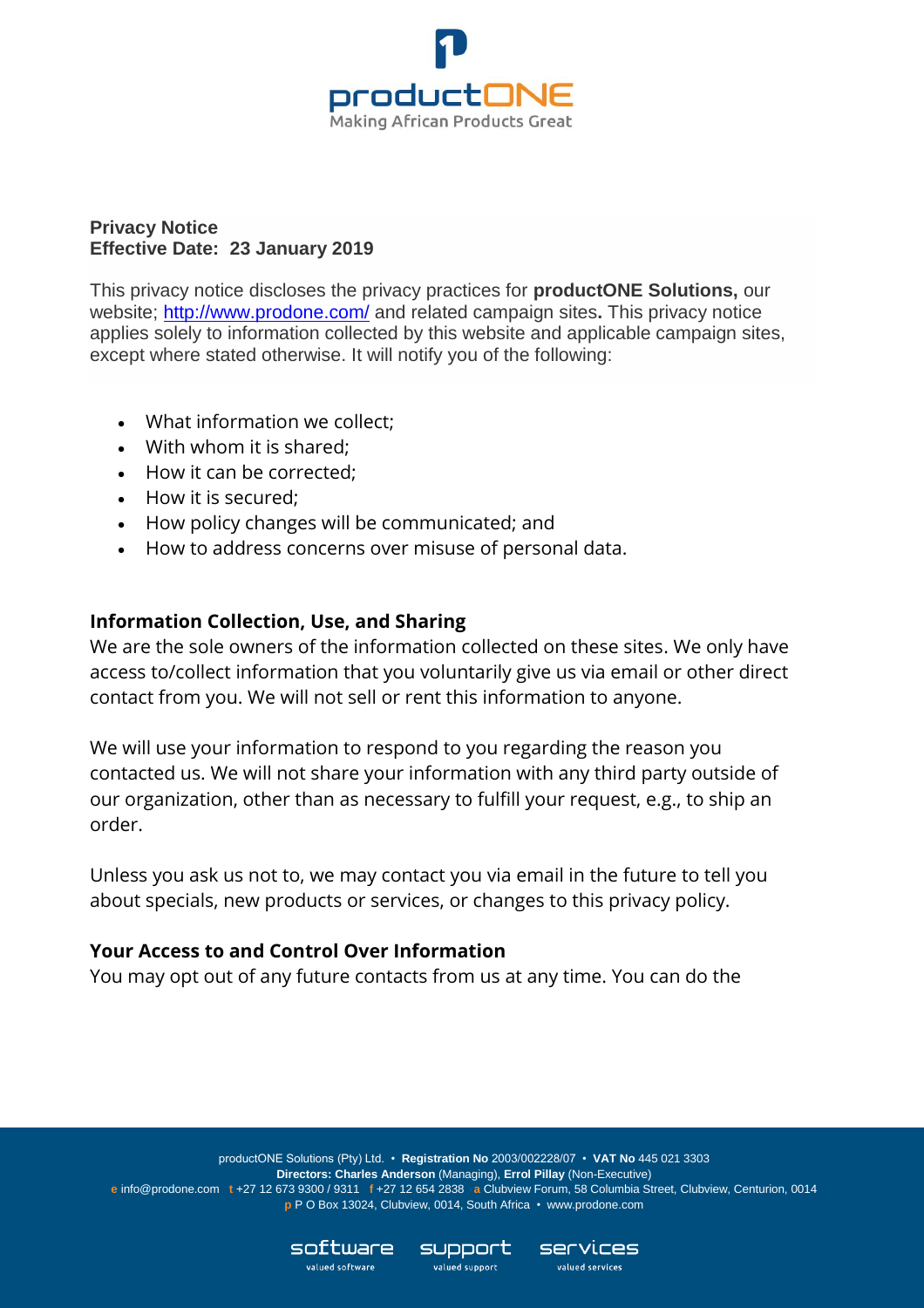

following at any time by contacting us via the email address or phone number provided on our website:

- See what data we have about you, if any.
- Change/correct any data we have about you.
- Have us delete any data we have about you.
- Express any concern you have about our use of your data

# **Access to Material on Site**

In order to access some of the material on our website or applicable campaign sites, a user may be required to first complete a contact form. During this time a user is required to give certain information (such as name and email address). This information is used to contact you about the products/services on our sites in which you have expressed interest. At your option, you may also provide demographic information (such as gender or age) about yourself, but it is not required.

# **Orders**

We request information from you on our order form. To buy from us, you must provide contact information (like name and shipping address) and financial information where necessary (like credit card number, expiration date). This information is used for billing purposes and to fill your orders. If we have trouble processing an order, we'll use this information to contact you.

## **Sharing**

We share aggregated demographic information with our partners and advertisers. This is not linked to any personal information that can identify any individual person.

## *And/or:*

We use outside shipping companies to ship orders. These companies do not retain, share, store or use personally identifiable information for any secondary purposes

productONE Solutions (Pty) Ltd. • **Registration No** 2003/002228/07 • **VAT No** 445 021 3303 **Directors: Charles Anderson** (Managing), **Errol Pillay** (Non-Executive) **e** info@prodone.com **t** +27 12 673 9300 / 9311 **f** +27 12 654 2838 **a** Clubview Forum, 58 Columbia Street, Clubview, Centurion, 0014 **p** P O Box 13024, Clubview, 0014, South Africa • [www.prodone.com](http://www.prodone.com/)

**Services** 

valued services

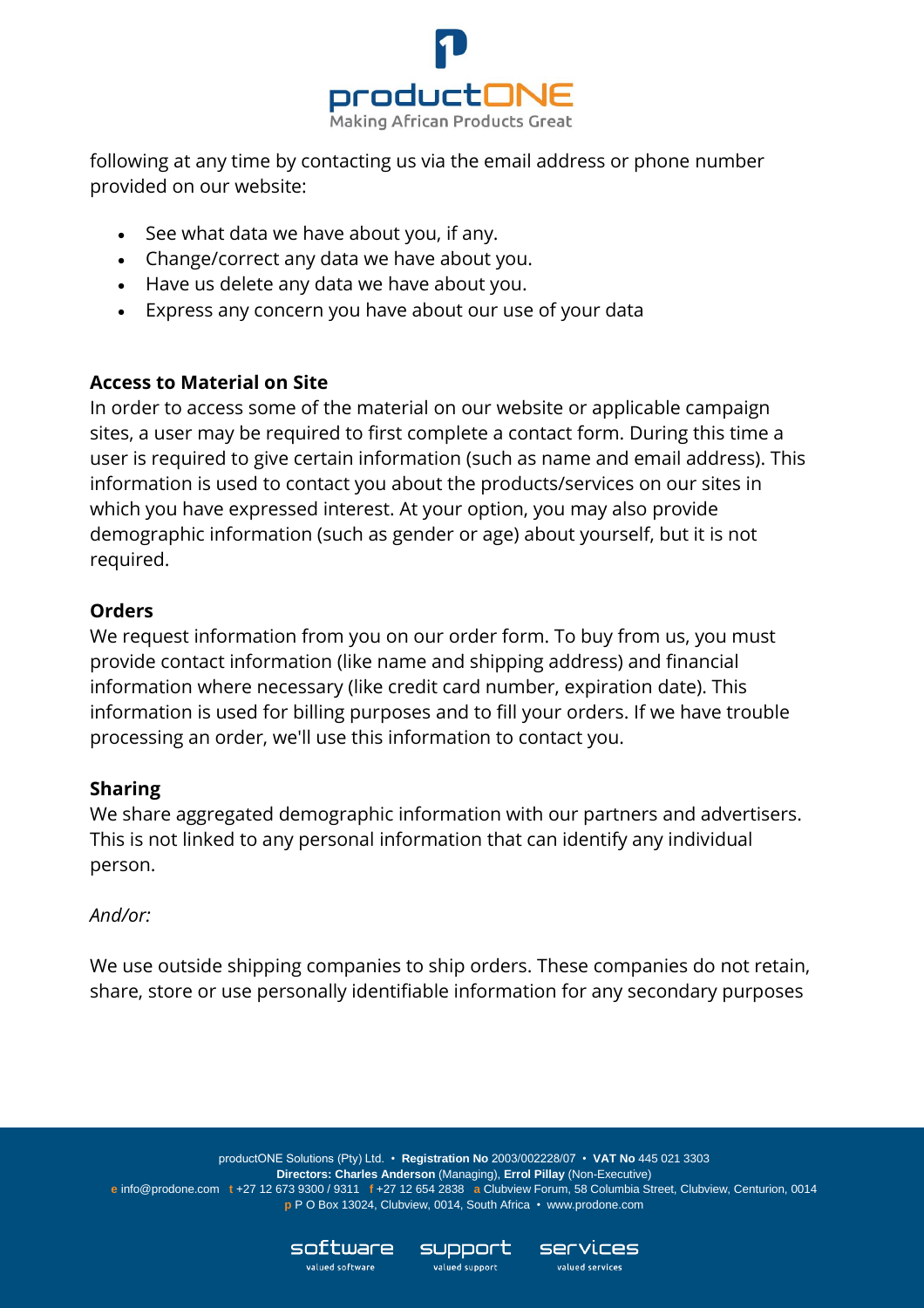

beyond filling your order.

# *And/or:*

Where we partner with another party to provide specific services; when the user signs up for these services, we will share names, or other contact information that is necessary for the third party to provide these services. These parties are not allowed to use personally identifiable information except for the purpose of providing these services.

# **Security**

We take precautions to protect your information. When you submit sensitive information via the website or applicable campaign sites, your information is protected both online and offline.

Wherever we collect sensitive information (such as credit card data), that information is encrypted and transmitted to us in a secure way. You can verify this by looking for a closed lock icon at the bottom of your web browser or looking for "https" at the beginning of the address of the web page.

While we use encryption to protect sensitive information transmitted online, we also protect your information offline. Only employees who need the information to perform a specific job (e.g. billing or customer service) are granted access to personally identifiable information. The computers/servers on which we store personally identifiable information are kept in a secure environment.

## **Cookies**

We may use "cookies" on our sites. A cookie is a piece of data stored on a site visitor's hard drive to help us improve your access to our site and identify repeat visitors to our site. For instance, when we use a cookie to identify you, you would not have to log in a password more than once, thereby saving time while on our site.

Cookies can also enable us to track and target the interests of our users to

productONE Solutions (Pty) Ltd. • **Registration No** 2003/002228/07 • **VAT No** 445 021 3303 **Directors: Charles Anderson** (Managing), **Errol Pillay** (Non-Executive) **e** info@prodone.com **t** +27 12 673 9300 / 9311 **f** +27 12 654 2838 **a** Clubview Forum, 58 Columbia Street, Clubview, Centurion, 0014 **p** P O Box 13024, Clubview, 0014, South Africa • [www.prodone.com](http://www.prodone.com/)